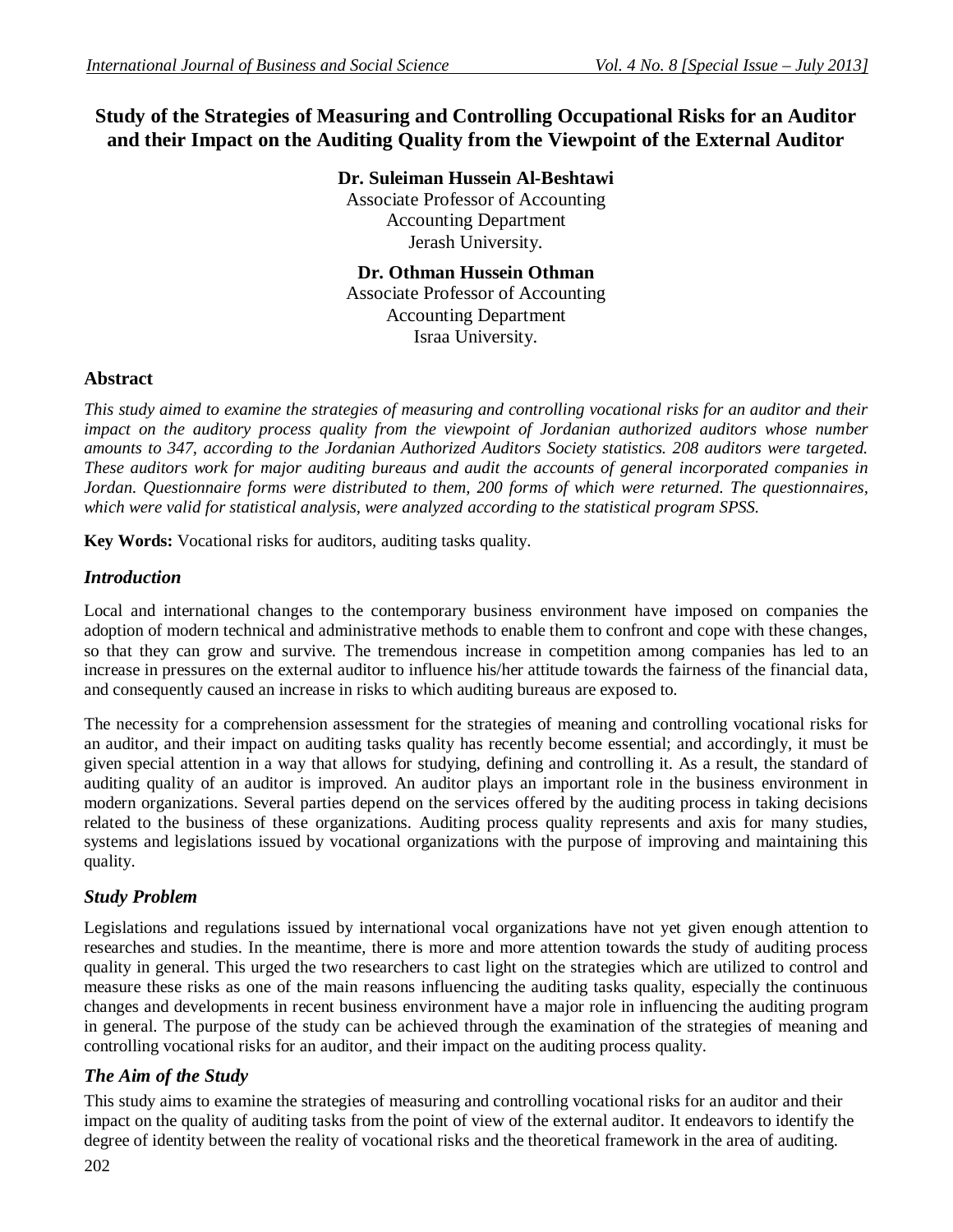### *The Importance of the Study*

This study derives its importance from its being a modest attempt in the area of the study of the strategies of meaning and controlling vocational risks for an auditor, and their impact on the quality of auditing tasks from the viewpoint of the external auditor. Moreover, the study is considered a contribution to the identification of this quality in modern organizations. Consequently, it helps support studies and applied and theoretical researches in this field through the statement of the remarks and appropriate assessment which assist organizations in performing their role.

### *The Study Hypothesis*

The study is based on a null hypothesis which shows that the strategies of meaning and controlling vocational risks for an auditor have no statistically significant impact on the quality of auditing tasks from the viewpoint of the external auditor.

### *The Theoretical Framework*

As a result of intense competition and technological advancement in the area of auditing, the degree of risks auditing bureaus might face when selecting their clients has increased. The decision of accepting a client can be considered the first step to contain risks associated with the client's work, and carry out the auditing process itself and the tasks confined to the auditing bureau (Ababneh, 2003, P:63). Business risks are defined as those risks which make a company reviewed fail to achieve it goals (Beattie et al. 2002, P:7). They are also defined as risks suffered by a reviewer or a review bureau, resulting from their relationship with the client even if the review report is correct (Arens & Loebbecke, 2004, P:44).

Business risks are represented by the losses and damages sustained by the auditing bureau or auditors as a result of factors related to the auditing process, or engagement with the client. An auditor may be exposed to risks, not as a result of failure auditing process not confirming to moral and vocational criteria, or the inaccuracy of the reports he/she prepares, but these risks are due to factors relating to the relationship between the auditor and the client (Bushong & Weatherhold, 2001).

Business risks are due to disorder with the engagement with the client; and in this case, the auditing process itself will be exposed to a loss caused by this engagement with the client. In other words, this audit will not be profitable to the auditor or auditing bureau, or both will be sued in the future (Houston etal., 1999, P:281). The two researcher believe that risk is a concept which is used to express the uncertainty state about the events or results with material effects on the organization's goals. This is made clear through the previous concepts which have in common the existence of negative effects of risks on the organization's various transactions and assets, or the existence of uncertainties or instability in terms of the organization's business and results. These do effect the organization's goals, which is the ultimate goal for most organizations: the goal of gaining profits.

Criterion (200), which is related to watching auditing tasks quality, points out the aims and policies of monitoring quality in auditing bureaus. It also includes items related to the acceptance and maintenance of clients. According to these items, an auditing bureau must carry out the processes of assessing potential clients and reconsidering its relationship with the present clients continuously. When it comes to the decision of accepting or maintaining a client, the auditing bureau has to take into account the degree of independence and tendency to serve the client properly. It is also necessary for the auditing bureau to consider honesty, credibility and trust on the part of client management (Fenwick & Jacobs, 1991, P:37).

The researchers suggest that an auditor has to consider the highest level of auditing risks allowed for by the established auditing criteria, and then, and based on his professional criteria, he/she tries to minimize this level as he/she ensures that business risks associated with the auditing process have been adequately assessed. The effect of business risks is manifested by damages to the auditor's career and moral reputation, nothing to say of the danger of being sued or exposed to penal punishments, whether imposed by special or public associations. Studies have pointed out that there is a positive relationship between the auditor's career reputation and independence on the one hand and the performance quality of his/her occupation. So many external parties view the auditor's vocational performance quality on the basis of his/her occupational reputation (Lys & Watts, 2004, P:66; IFAC, 1998; Wilson & Grimlund, 2004, P:43; Moizer, 2007, P:62; Khurana & Raman, 2004, P:474).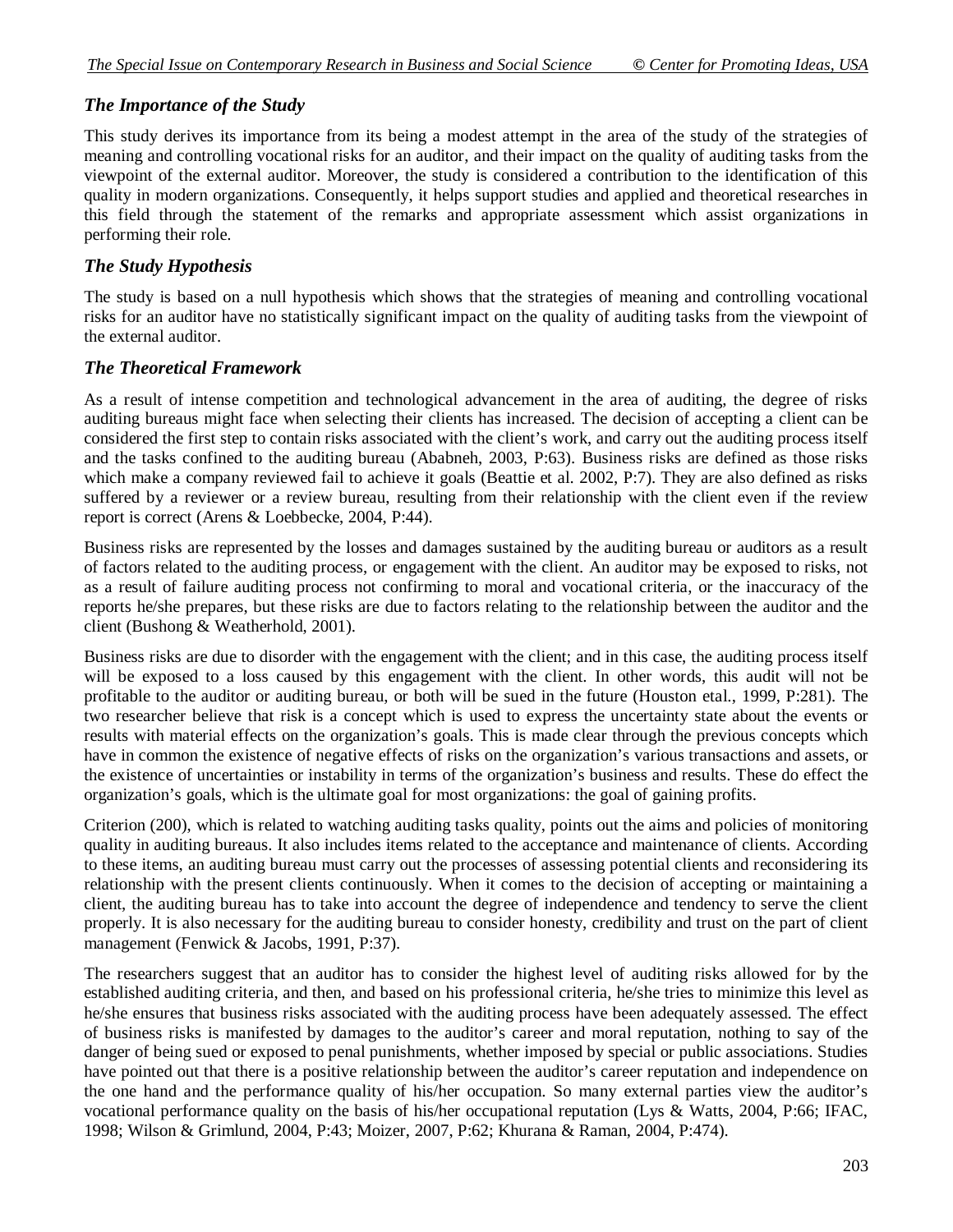You can also refer to (Benston et al., 2003, P:42; Ruddock et al., 2002; Brumfield et al., 2003, P:61; Messier, 2000, P:16). The evidence given by these studies is considered to be essential in terms of Earnings Management, Corporate Governance, and the auditor's role in adding more confidence and credibility to accounting information offered by the management. The key determiners of the relationship between suing risks and financial report quality can be defined (Heninger, 2000; Krishnan, 2004; Palmrose & Scholar, 2000; Barron et al., 2001). In view of the business risks prevailing in the current business practice environment, there is a host of strategies that help measure and control the risks in auditing business. These strategies can be divided into (Awadh, 2004, PP:77-96; Woo & Koh, 2001, P:133):

*Firstly*, strategies of measuring business risks. These are represented by the strategy of the legal auditor's opinion in which the auditor aims to maximize the financial benefits in terms of financial revenues resulting from keeping the present clients and trying to attract other clients, extending the services offered to them.

- *1.* There are also non-financial revenues resulting from the reviewers' ability to retain his name and occupational reputation. This can be achieved by giving an appropriate opinion of the financial lists being audited. This will help the auditor avoid auditing risks he has to face when he/she fails to be reserved in his/her report.
- *2.* There is also the strategy of financial straits where the auditor follows several methods to maintain financial luxury for himself; for example, the procedures he follows in working out auditing costs/fees, which include the investment revenues average, history of losses and the proportion of fast liquidity, and financial leverage.
- *3.* There are other strategies related to the auditing business such as the replacement of the auditor, the fraud strategy and the inevitable risk strategy which are connected with events not included in the auditor's report; the possibility of having faulty financial lists prior to auditing, the thing which results in judicial disputes risks afterwards. This enhances the manger's desire to replace the auditor in order to improve the auditing process quality, or settling the points of differences between the manager and the auditor at the end of the auditing process report (Marshall et al., 2008, P:63).

**Secondly**, the strategy of controlling business risks. This is exemplified by the strategy of depending on vocational guidance in making legal decisions. The American Institute of Certified Public Accountants (AICPA) and the Securities and Exchange Commission (SEC) believe that the auditor is responsible for reporting information in the light of the established criteria related to both accounting and auditing (Hell a& Danner, 1998, P:50).

- *1.* Concerning the strategy on the part of the accounting and auditing bureaus' responses and reactions, this strategy has resulted from the increasing vocational risks and lawsuits as well as the threat of legal responsibility, which the auditor can transcend by being independent, neutral and capable of understanding the nature of the client's activities and transactions; by keeping the privacy of the client, obtaining the contract letters; representation and documenting the auditing process properly; and conforming to the criteria of quality and keeping to the established vocational standards, and the like (Marshal et al., 2008, P:63).
- *2.* There are two strategies, the first of which is reforming the auditor's legal system, and the second is stating the aspects of defending the plaintiff at court against lawsuits. The first strategy was adopted by the International Federation of Accounts (IFAC), which formed a committee to study the world's attitude towards this responsibility. In addition the AICPA in England and Wales has indicated the danger of imbalance between risks and compensations, the thing which threatens the public interest of society (Zavgren & Dugan, 1999). The second strategy represents the basic underlying requirements for bringing a lawsuit against the auditor (Abdel-Khalik and Solomon, 2003).

The two researchers believe that there is an increase in the auditor's legal responsibilities, and that the auditor has to take more precautions to reduce the possibility of being exposed to lawsuits. The auditor should not concentrate on the avoidance of responsibility. Rather, he/she should have an insurance system to which they can refer in the case of not being able to avoid lawsuits.

We can say that in this age of suing, the prevention program against responsibility is considered indispensable, and the aim of this program is to increase the auditors' awareness of suing risks and protect them from their effects and consequences.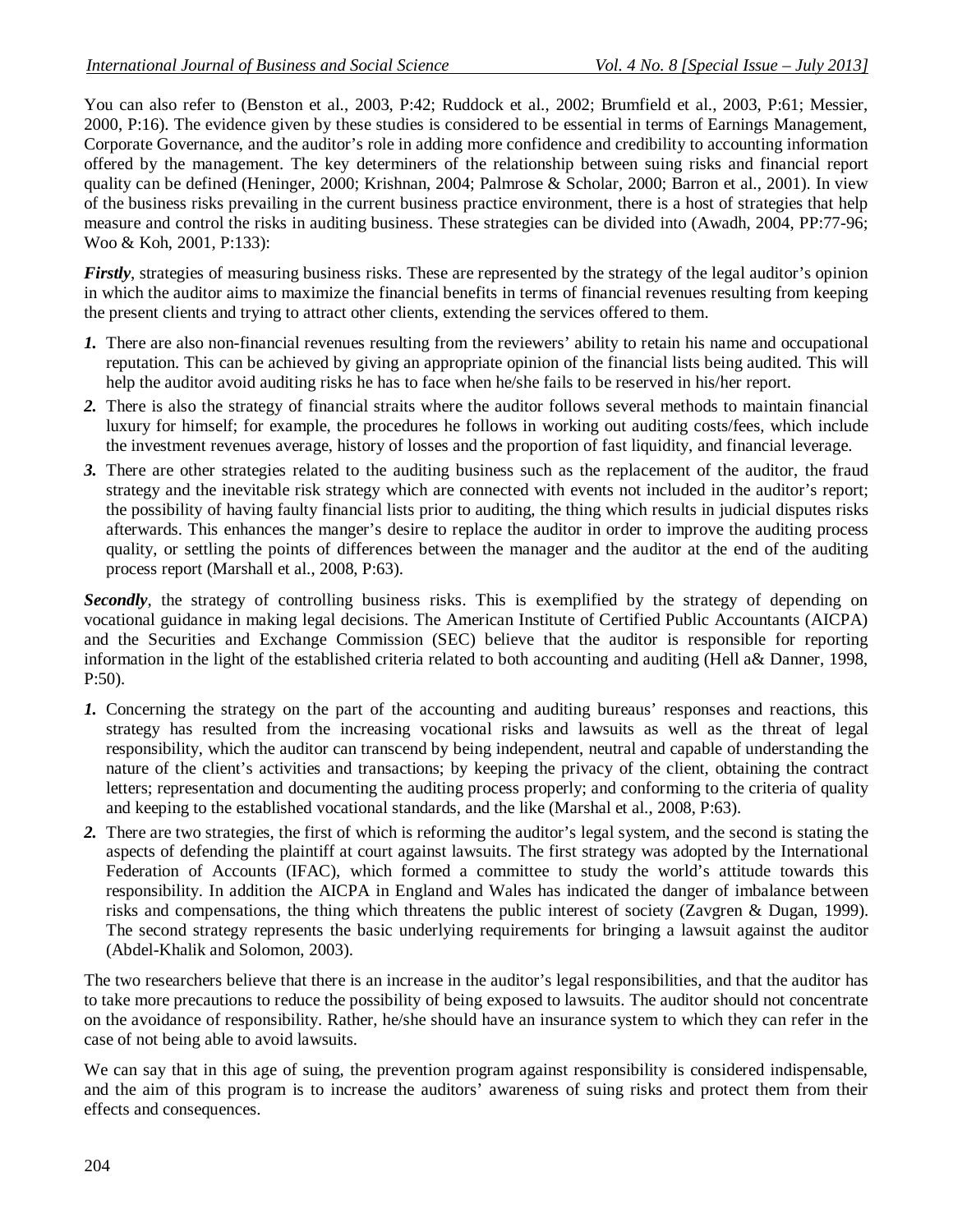## *Population and Sample of the Study*

The population of the study consists of the Jordanian legal auditors practicing auditing in Jordan  $-347$  auditors – according to the Jordanian Legal Accountants Society. Questionnaires were distributed to a sample of auditors (208) working for the most important auditing bureaus in Jordan who audit the accounts of the general incorporated companies in Jordan. These questionnaire forms were distributed to them for statistical analysis. 200 of these were returned.

### *Statistical Methods Used in the Study*

The two researchers employed the statistical methods included in the Statistical Package for the Social Sciences SPSS to analyze data. They used the arithmetic means and standard deviations to identify the respondents' assessments for each study item as well as One Sample T-Test to test the hypotheses. The consistency of the measuring instrument was verified by means of Cronbach's Alpha test.

#### *Statistical Analysis of Null Hypothesis*

The table below (Table 1) shows the analytical results of the sample population's responses to the nihilism hypothesis which stipulates that: There is no statistically significant effect for the strategies of meaning and controlling vocational risks on the auditing tasks quality from the viewpoint of the external auditor.

| No. | <b>Statement</b>                                                                                                                                                                                                                                                                       | <b>Arithmetic</b><br><b>Mean</b> | <b>Standard</b><br><b>Deviation</b> |
|-----|----------------------------------------------------------------------------------------------------------------------------------------------------------------------------------------------------------------------------------------------------------------------------------------|----------------------------------|-------------------------------------|
| 1.  | Auditing tasks quality is affected by vocational risks relating to<br>the mechanism of selecting a client as a result of competition<br>and technological advances in the auditing process<br>environment.                                                                             | 3.845                            | 1.13464                             |
| 2.  | Auditing quality is affected by vocational risks related to losses<br>or damages sustained by auditing bureaus as a result of factors<br>associated with the auditing process or engagement with the<br>client                                                                         | 2.8200                           | 1.214068                            |
| 3.  | In order to maintain the auditing quality, an auditing bureau has<br>to take into account independency and tendency to serve the<br>client properly.                                                                                                                                   | 4.4050                           | 0.90280                             |
| 4.  | In order to maintain the auditing quality, an auditing bureau has<br>to assess potential clients and reconsider its relationship with<br>the present clients all the time.                                                                                                             | 3.7800                           | 1.24068                             |
| 5.  | In order to maintain the auditing process quality, an auditing<br>bureau has to consider honesty, credibility and trust in dealing<br>with clients.                                                                                                                                    | 3.4800                           | 1.08419                             |
| 6.  | In order to maintain the auditing process quality, an auditing<br>bureau has to assess risks for the contracted audit in an<br>appropriate way.                                                                                                                                        | 4.4150                           | 0.82838                             |
| 7.  | Vocational risks do affect auditing quality in terms of harming<br>his/her vocational and moral reputation.                                                                                                                                                                            | 4.0850                           | 1.04558                             |
| 8.  | Vocational risks affect auditing quality in terms of danger the<br>auditor is exposed to like suing or penal punishment.                                                                                                                                                               | 3.1800                           | 1.21034                             |
| 9.  | Auditing quality is affected by measuring the vocational risks<br>through the strategy of the auditor's opinion who aims to<br>maximize his/her benefits through financial revenues that result<br>from his/her maintenance of the present clients and trial to<br>attract other ones. | 4.4300                           | 0.69824                             |
| 10. | Auditing process quality is influenced by vocational risks<br>through the study of the financial straits where the auditor                                                                                                                                                             | 3.6400                           | 1.19480                             |

#### *Table (1): The Analytical Results of the Sample Population's Responses*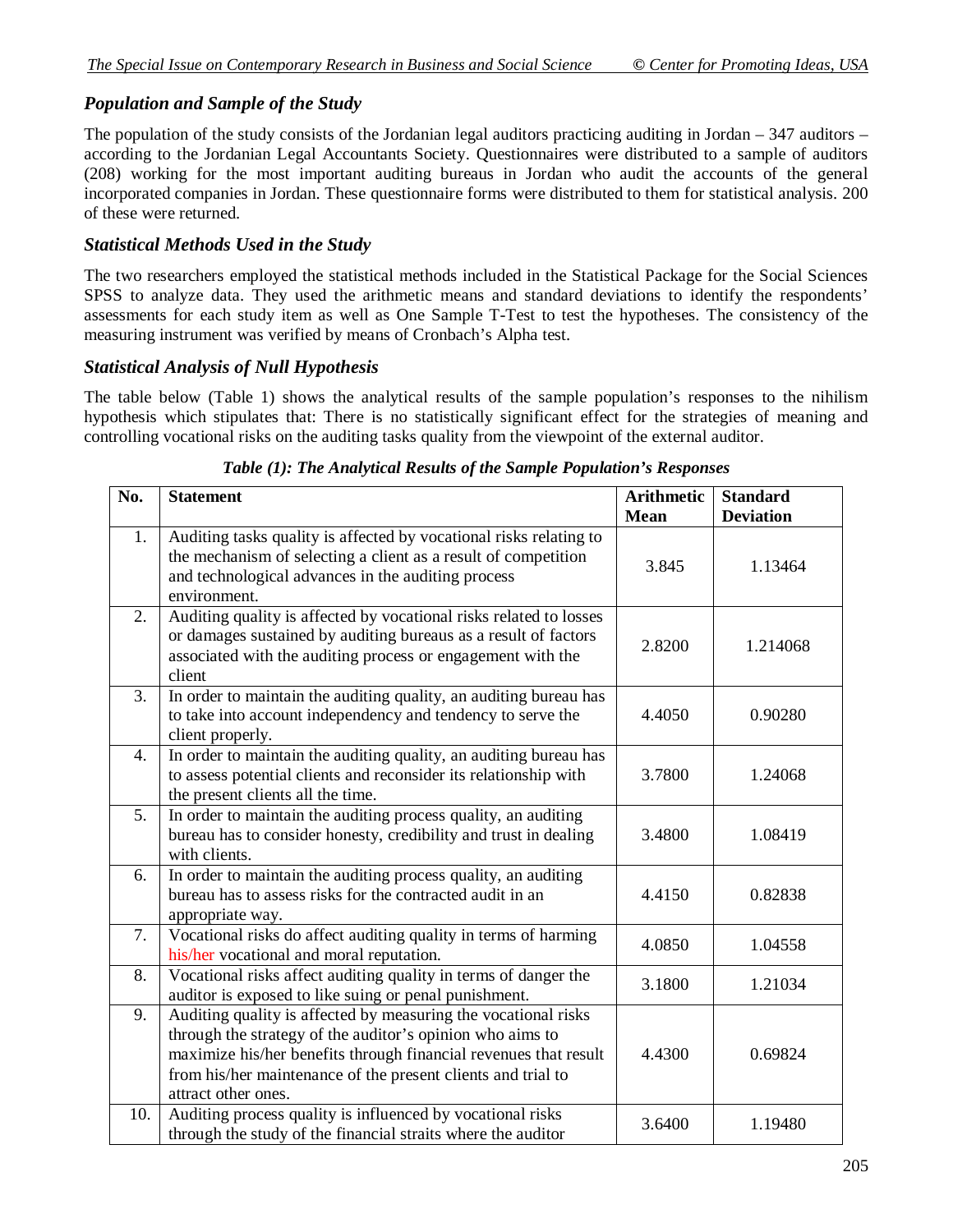|     | employs several methods to keep his/her financial luxury which       |        |         |
|-----|----------------------------------------------------------------------|--------|---------|
|     | is linked to the measurements used in the study of auditing          |        |         |
|     | costs like the financial leverage.                                   |        |         |
| 11. | Auditing process quality is influenced by vocational risks           |        |         |
|     | through the study of the financial straits where the auditor         |        |         |
|     | employs several methods to keep his/her financial luxury which       | 4.4800 | 0.82645 |
|     | is linked to the measurements used in the study of investment        |        |         |
|     | revenue rate.                                                        |        |         |
| 12. | Auditing tasks quality is influenced by vocational risks through     |        |         |
|     | the study of the strategy of financial straits in which the auditor  |        |         |
|     | uses several methods to maintain his/her financial luxury            |        |         |
|     | connected with the measurements employed in the study of             | 3.6200 | 1.09618 |
|     | auditing costs like the history of losses and proportion of fast     |        |         |
|     | liquidity.                                                           |        |         |
| 13. | Auditing process quality is influenced by measuring the              |        |         |
|     | strategies related to the auditor's vocational tasks; for example,   |        |         |
|     | the strategy of measuring vocational risks – through the study       |        |         |
|     | of the strategy of fraud and inevitable risks relating to the        | 3.8700 | 0.96319 |
|     | auditor's report, or the possibility of the existence of material    |        |         |
|     | errors in the financial lists prior to the auditing process, leading |        |         |
|     | to judicial disputes.                                                |        |         |
| 14. | Auditing process quality is influenced by the measuring of           |        |         |
|     | vocational risks through the study of the strategies of              |        |         |
|     | controlling risks of tasks which are based on the strategy of        | 3.6500 | 1.04545 |
|     | dependence on vocational guidance in taking legal decisions.         |        |         |
| 15. | Auditing tasks quality is influenced by the measuring of             |        |         |
|     | vocational risks through the study of the strategy of auditing       |        |         |
|     | and accounting bureaus' responses and reactions as a result of       | 3.6600 | .093744 |
|     | risks and judicial lawsuits as well as threatening the auditor's     |        |         |
|     | legal responsibility.                                                |        |         |
| 16. | Auditing tasks quality is influenced by vocational risks through     |        |         |
|     | reforming the auditor's legal system which indicates the danger      |        |         |
|     | of imbalance in terms of the relationship between risks and          | 3.5450 | 1.23515 |
|     | compensations.                                                       |        |         |
| 17. | Auditing tasks quality is influenced by vocational risks through     |        |         |
|     | defining aspects of the plaintiff's defense in judicial lawsuits,    |        |         |
|     | which refers to the basic and latest requirements for bringing a     | 3.7600 | 0.94704 |
|     | case in the court of law against the auditor.                        |        |         |
| 18. | In order to lessen vocational risks and keep the auditing process    |        |         |
|     | quality, the auditor should not concentrate on the avoidance of      |        |         |
|     | responsibility. Rather, he/she should keep the insurance policy      | 4.0550 | 0.91989 |
|     | to which he/she can refer in cases where he/she is unable to         |        |         |
|     | avoid lawsuits.                                                      |        |         |
|     | Average                                                              | 3.8178 | 0.49710 |

Table (1) shows that the sample members' responses emphasize that auditing tasks quality is noticeably influenced by the proper assessment of business risks associated with the agreed auditing process. It has an effect on what the auditor is likely to be exposed to of vocational risks such as suing or penal punishments and his/her having an insurance system to which they can refer in case they lack the ability to avoid lawsuits. The responses had arithmetic means and standard deviations ranging between (3.1800), (1.21034), (1.21034) and (0.82645) respectively. The other responses sensibly emphasize that the auditing tasks quality is influenced by the measuring of vocational risks through the study of the auditor's opinion, by the strategies of his financial straits; defining the aspects of the plaintiff's defense in conforming judicial lawsuits against the auditor; and the strategies of fraud, inevitable risks, accounting and auditing bureau's responses and reaction.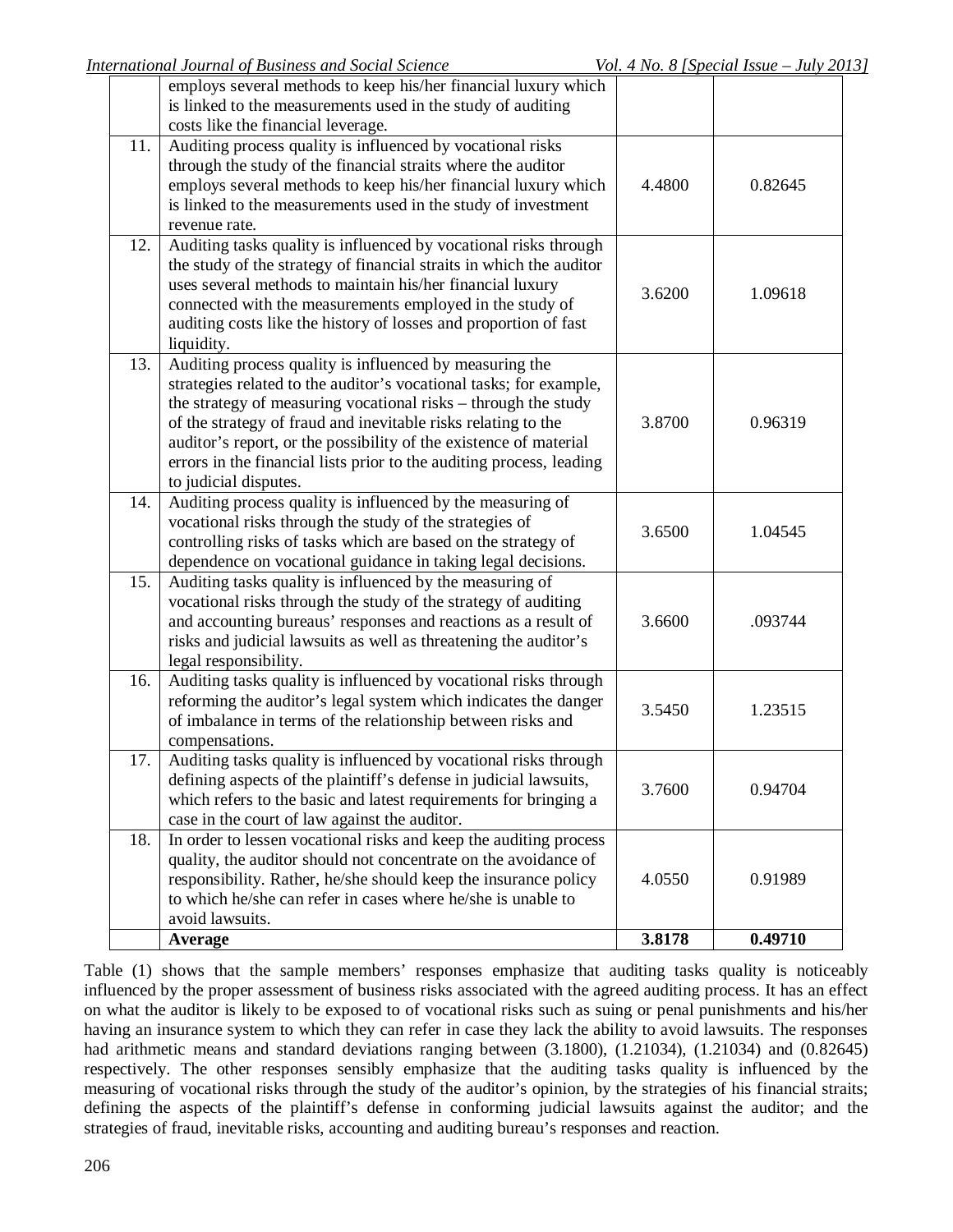The responses came up with arithmetic means and standard deviations ranging between (3.6200), (1.06918), (3.8700 and (0.96319) respectively.

#### *Results of the Null Hypothesis Test*

There is no statistically significant effect for the strategies of measuring and controlling vocational risks for an auditor on the auditing quality from the viewpoint of the external auditor. Table (1) above shows that the average arithmetic mean of the sample members degree of agreement that the strategies of measuring and controlling vocational risks for an auditor have an impact on auditing quality reaches (3.8178) with an average standard deviation of (0.49710). This degree of agreement is considered to be high. And by using One Sample T-test we come out with the following table:

| Calculated T | <b>Tabular T</b> | Sig. T | <b>Hypothesis Result</b> |
|--------------|------------------|--------|--------------------------|
| 23.265       | 1.96             | 0.000  | rejection                |

|  |  | Table (2): Results of the Null Hypothesis Test |
|--|--|------------------------------------------------|
|--|--|------------------------------------------------|

The online outcomes in Table (2) show that the value of calculated  $T = 23.265$  is greater than its tabular value, and the null hypothesis  $(H_0)$  is rejected if the value of calculated T is higher than that of tabular T. Hence, we reject null hypothesis and accept the alternative hypothesis which stipulates that: There is a statistically significant effect between the strategies of measuring and controlling vocational risks for an auditor and their effect on the auditing process quality from the viewpoint of the external auditor.

### *Results of Measuring Instrument Test: Table (3) shows these results by using Cronbach's Alpha Test*

| Alpha value | <b>Measurement parentage</b> | <b>Result</b> |
|-------------|------------------------------|---------------|
| 0.801       | 0.60                         | Satisfactory  |

Table (3) shows the accepted measurement percentage is 60% and the  $\alpha = 0.801$ . Hence, the measuring instrument and its consistency can be reliable if  $\alpha$  > the accepted measuring percentage.

#### *Conclusions*

- *1.* An auditor attempts to minimize his/her financial benefit by maintaining the present clients and trying to attract other ones and extending the range of services offered to them.
- 2. Auditing tasks quality is influenced by vocational risks connected with competition and technological development as well as the losses or damages sustained by the auditing bureau in the auditing process environment, as a result of practicing auditing or engagement with the client.
- *3.* The auditor's relationship with the client has a great effect on the review report. This will expose the auditor to different auditing risks caused by his/her lack of conformity with vocational and moral criteria or preparing inaccurate reports.
- *4.* Business risks can expose the auditor to a loss caused by his/her engagement and relationship with the client, which has a negative effect on his/her independence.
- *5.* Auditing tasks quality is influenced by the auditor's independency and the level of his/her relationship with the client, and the degree of honesty, credibility and trust he/she has.
- *6.* Auditing tasks quality is influenced by the measuring of vocational risks through defining the plaintiff's aspects of diffidence in confronting judicial cases, which refers to the basic and underlying requirements for bringing a case against the auditor.

#### *Recommendations*

- *1.* An auditor has to be highly capable of assessing risks associated with auditing, and measuring vocational risks as well so that he/she can maintain the auditing tasks quality and this can be achieved through the study of the strategies of:
	- Financial straits.
	- Fraud and inevitable risks which result in judicial disputes.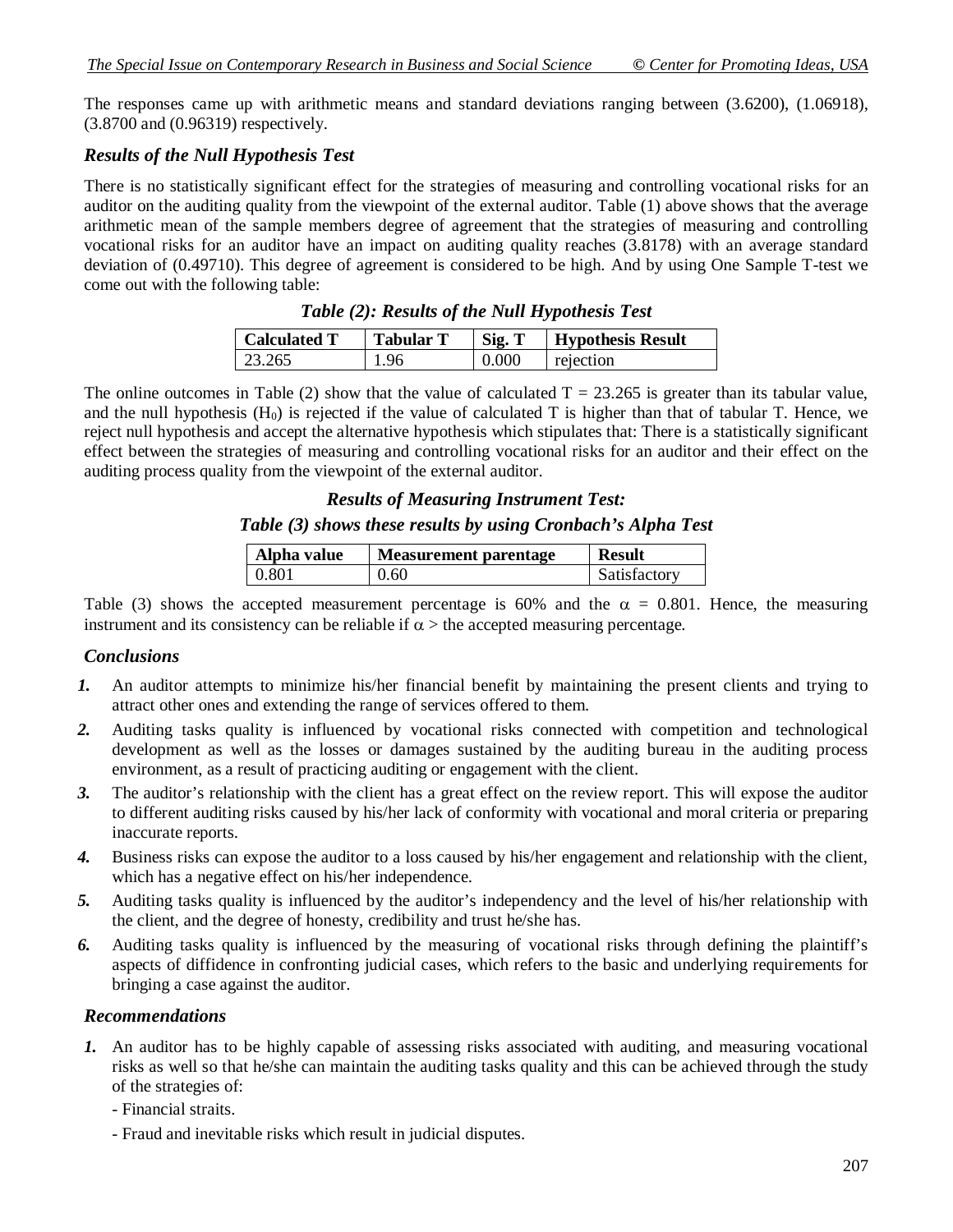- Controlling business risks based on the strategy of dependence on vocational guidance in taking legal decisions.
- Accounting and auditing bureaus' responses and reactions.
- *2.* In order to overcome vocational risks and maintain auditing tasks quality, the auditor should not concentrate on avoiding responsibility. Rather, he/she should have an insurance system to which he/she can refer when they fail to avoid lawsuits.
- *3.* It is important that an auditor should enhance trust and credibility concerning the accounting information offered to the manage. This can be achieved by defining major determiners of the relationship between suing and the financial report quality.
- *4.* An auditor has to assess potential clients and the relationship with the current clients continuously. An auditor also has to concern with honesty, credibility and trust with the client in order to offer a proper auditing service and accounting review.
- *5.* An auditor has to maintain the quality of vocational performance by reducing the risks to which the auditor is exposed such as the risks of suing and penal punishments which directly affect his/her vocational and moral reputation and independency.

### *References*

Ababneh, Akram Ahmad (2003). "Jordan Auditors' Assessment of Authorization Risks", *Master Thesis*, Yarmouk University, Jordan.

Awadh, Amal Mohammad (2004). "Adaptive Choice of the Strategies of Measuring and Controlling Business Risks and its Impact on Vocational Performance in the Review Process", *The Scientific Magazine for Trade & Finance*, 1<sup>st</sup> Issue, The Faculty of Commerce, Tanta University, pp. 16-21.

Abdel-Khalik, R., and Solomoon, I., (2003), "Research opportunities in Auditing, The Second Decade", **American Accounting Association**.

Arens, A.A., Elder, R.J., and Beasley, M.S. (2005). Auditing and Assurance Services, An integrated approach. 11 Edition. Prentice-Hall.

Arens, A., and, Loebbecke, J., (2004), Auditing: An Integrated Approach, 8ed; USA: Prentice-Hall International, Inc.

Barron, O., (2001), "Misstatement Direction, litigation Risk, and Planned Audit Investment", **Journal of Accounting Research**, (Vol. 39, No. 3), PP 449-462.

Beattie, V., et al. (2002), "Auditor Independence and Audit Risk in the UK: A Reconceptualisation", **Working Paper**, University of Stirling and University of Portsmouth.

Benston, G., et al. (2003), **Following the Money: The Enron Failure and State of Corporate Disclosure**, by AEI-Brookings Joint Center for Regulatory Studies, the American Enterprise Institute for Public Policy Research, Washington, D.C., and the Brookings Institution, Washington, D.C.

Brumfield, C., et al., 2004, "Business Risk and the Audit Process", **Journal of Accountancy**, (April), PP:60-68.

Bushong, J., and Weatherhold, D. 2001 , "Accounting and Auditing", **Ohio CPA Journal**, Vo.59. Issue 3, July.

Davis, Charls, 2007, "Experience and The Organization of Auditor's Knowledge" **Managerial Auditing Journal**, 12/8, 2007, p. 411-422.

Fenwick Huss, H., and Fred. A. Jacobs, 1991," Risk containment: Exploring Auditing Decisions in the Engagement process", **Auditing a Journal of Practice& theory**, Vol, 10, Issue. 2 Fall, pp. 16-32.

Housten, W. Richard, 1999, the effects of fee pressure and client risk on audit seniors, time budget decisions, **Auditing: A Journal of Practice &Theory,** Vol.18 No, 2. pp:70-86.

IFAC, 1998, **Rebuilding Public Confidence in Financial Reporting**: an International Perspective.